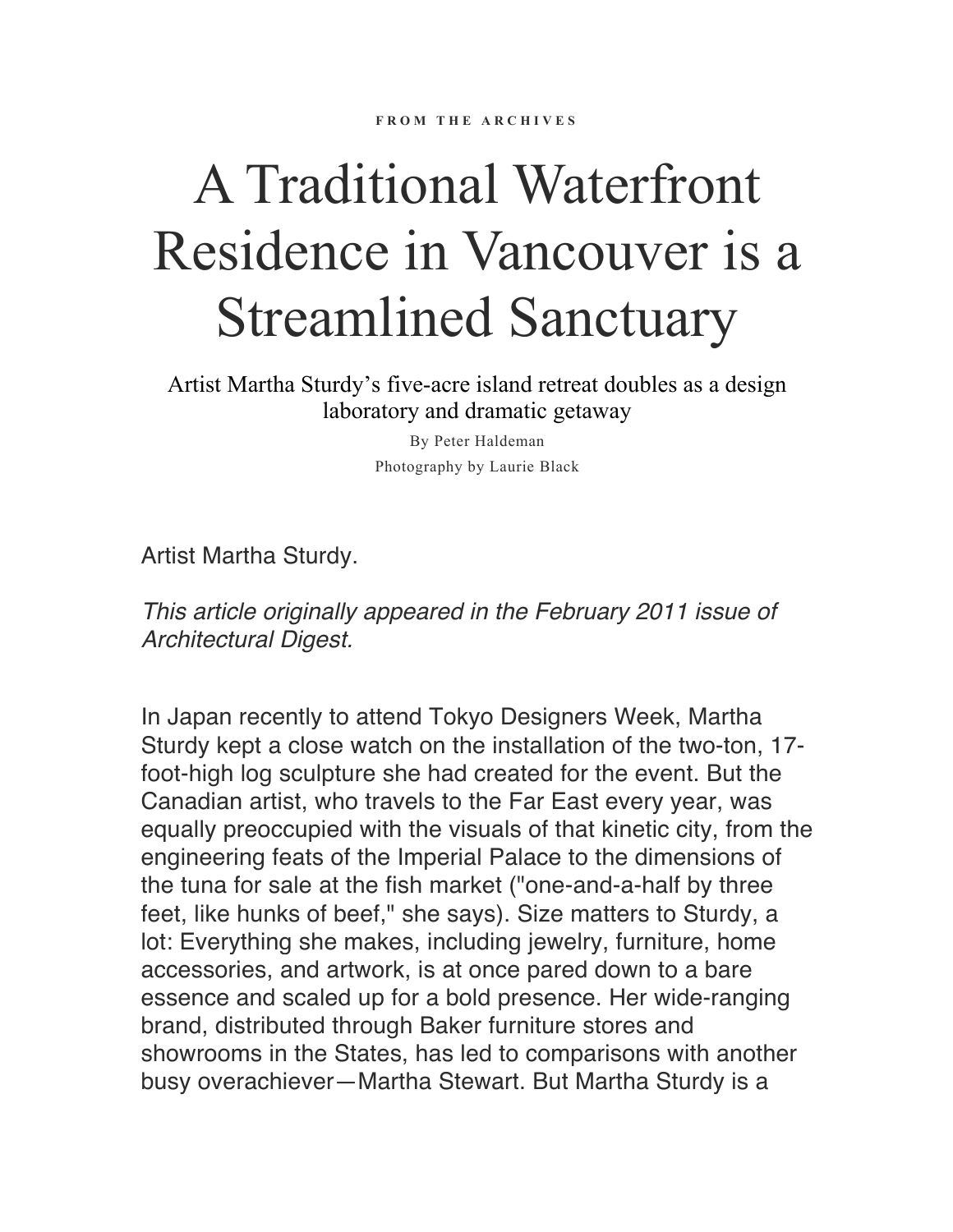product of art school (Emily Carr University of Art + Design in Vancouver) rather than Wall Street: "I need to be physically involved and hands-on to be happy," she insists.

Like American Martha, Canadian Martha owns several homes that double as design laboratories. There's the concrete-andglass aerie in Vancouver, overlooking British Columbia's Strait of Georgia, a showcase for Sturdy's sculptural furniture and accessories of brass, steel, and synthetic resin. She has a 250 acre farm in the village of Pemberton, near Whistler, where she's building a sculpture park. And her latest acquisition, Preston Island, is a tiny, pine-dense refuge some 20 miles northwest of Vancouver, where the summer rays and winter rains put the outdoor furniture she designs to the test. "My husband didn't want to buy the island," she admits. "But a place that has a rock called the Birthing Rock because seals have their babies on it—I just said, This is magical.'"

Lacking a freshwater source, the island remained uninhabited—"except by outlaws," Sturdy says—until the middle of the last century. Its most recent tenants built a twostory cottage (equipped with a generator and a water desalination unit) on the shoreline out of timber and roughly chiseled granite. "This created a bit of a conflict," she says, "because my husband is a lumber wholesaler and loves wood and I'm a minimalist and love stone." They managed to meet halfway: Sturdy ripped out yards of homey wainscoting, but replaced the wall-to-wall carpeting with oak instead of her cherished concrete. The new stainless-steel kitchen was a unanimous choice.

The streamlined interiors of the otherwise traditional house are as bracing as a dunk in the Pacific. Between them the couple has six grown children and ten grandchildren, and Sturdy furnished the bedrooms with utilitarian bunk beds—and